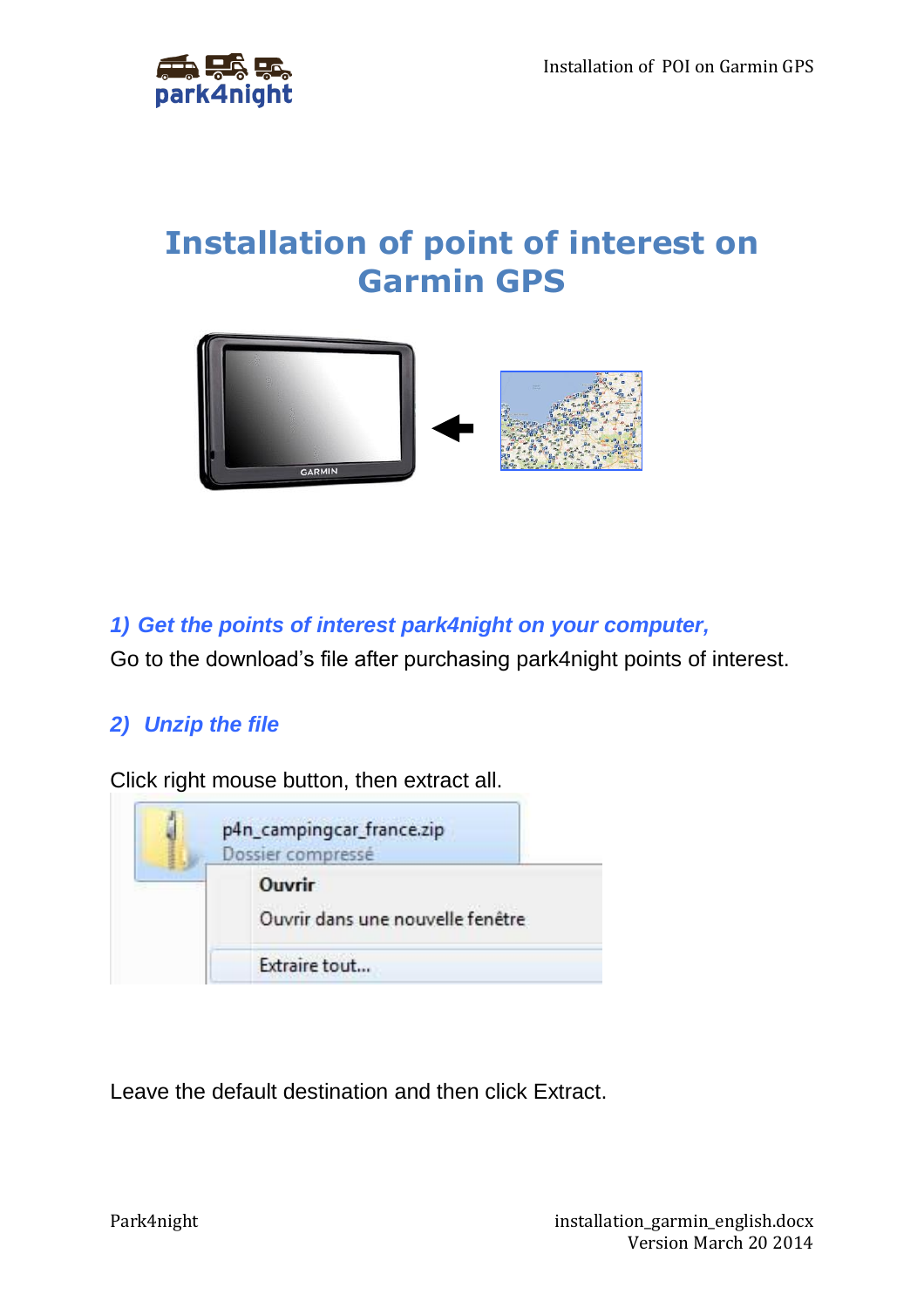### *3) Copy the file*

If the folder you created was not open, open the folder. You should see the following file:



Select the file (Edit menu, select all or  $CTRL + A$ ) Copy the file (Edit menu, or CTRL + C to copy)

|                                                                                                                                                                                                                                                                                                                                                                                                                                                                                                         | $\begin{array}{c c c c c c} \hline \multicolumn{3}{c }{-} & \multicolumn{3}{c }{-} & \multicolumn{3}{c }{x} & \multicolumn{3}{c }{x} & \multicolumn{3}{c }{x} & \multicolumn{3}{c }{x} & \multicolumn{3}{c }{x} & \multicolumn{3}{c }{x} & \multicolumn{3}{c }{x} & \multicolumn{3}{c }{x} & \multicolumn{3}{c }{x} & \multicolumn{3}{c }{x} & \multicolumn{3}{c }{x} & \multicolumn{3}{c }{x} & \multicolumn{3}{c }{x} & \multicolumn{$ |  |
|---------------------------------------------------------------------------------------------------------------------------------------------------------------------------------------------------------------------------------------------------------------------------------------------------------------------------------------------------------------------------------------------------------------------------------------------------------------------------------------------------------|------------------------------------------------------------------------------------------------------------------------------------------------------------------------------------------------------------------------------------------------------------------------------------------------------------------------------------------------------------------------------------------------------------------------------------------|--|
| Fred > Téléchargements > p4n_campingcar_france                                                                                                                                                                                                                                                                                                                                                                                                                                                          | Rechercher dans : $p4n$ <sub>campingcar_fr</sub> $\Omega$<br>$\mathbf{v}$ $\mathbf{t}$                                                                                                                                                                                                                                                                                                                                                   |  |
| Edition<br>Affichage<br>Outils ?<br>Fichier                                                                                                                                                                                                                                                                                                                                                                                                                                                             |                                                                                                                                                                                                                                                                                                                                                                                                                                          |  |
| Ouvrir<br>Organiser $\blacktriangledown$<br>Partager avec ▼<br>Nouveau dossier<br>Graver                                                                                                                                                                                                                                                                                                                                                                                                                | 등 -<br>$\odot$                                                                                                                                                                                                                                                                                                                                                                                                                           |  |
| ۰<br>installation_garmin_english.pdf<br>installation_garmin_francais.pdf<br><b>X</b> Favoris<br><b>PDF</b><br><b>PDF</b><br><b>Adobe Acrobat Document</b><br><b>Adobe Acrobat Document</b><br><b>Bureau</b><br>775 Ko<br>725 Ko<br>Adobe<br>Adobe<br><b>Dropbox</b><br><b>Emplacements récents</b><br><b>C</b> Google Drive<br><b>C</b> Téléchargements<br><b>C</b> OneDrive<br><b>Bibliothèques</b><br>ã<br>Bibliothèques<br>Documents<br>Images<br>Musique<br>H<br>Vidéos<br>$\overline{\phantom{a}}$ | p4n_campingcar_france.gpi<br><b>Fichier GPI</b><br>4,21 Mo                                                                                                                                                                                                                                                                                                                                                                               |  |
| p4n_campingcar_france.gpi Modifié le : 21/07/2014 17:03<br>Date de création : 21/07/2014 17:03<br><b>Fichier GPI</b><br>Taille: 4,21 Mo                                                                                                                                                                                                                                                                                                                                                                 |                                                                                                                                                                                                                                                                                                                                                                                                                                          |  |

*4) Connect your garmin GPS with the USB Cable*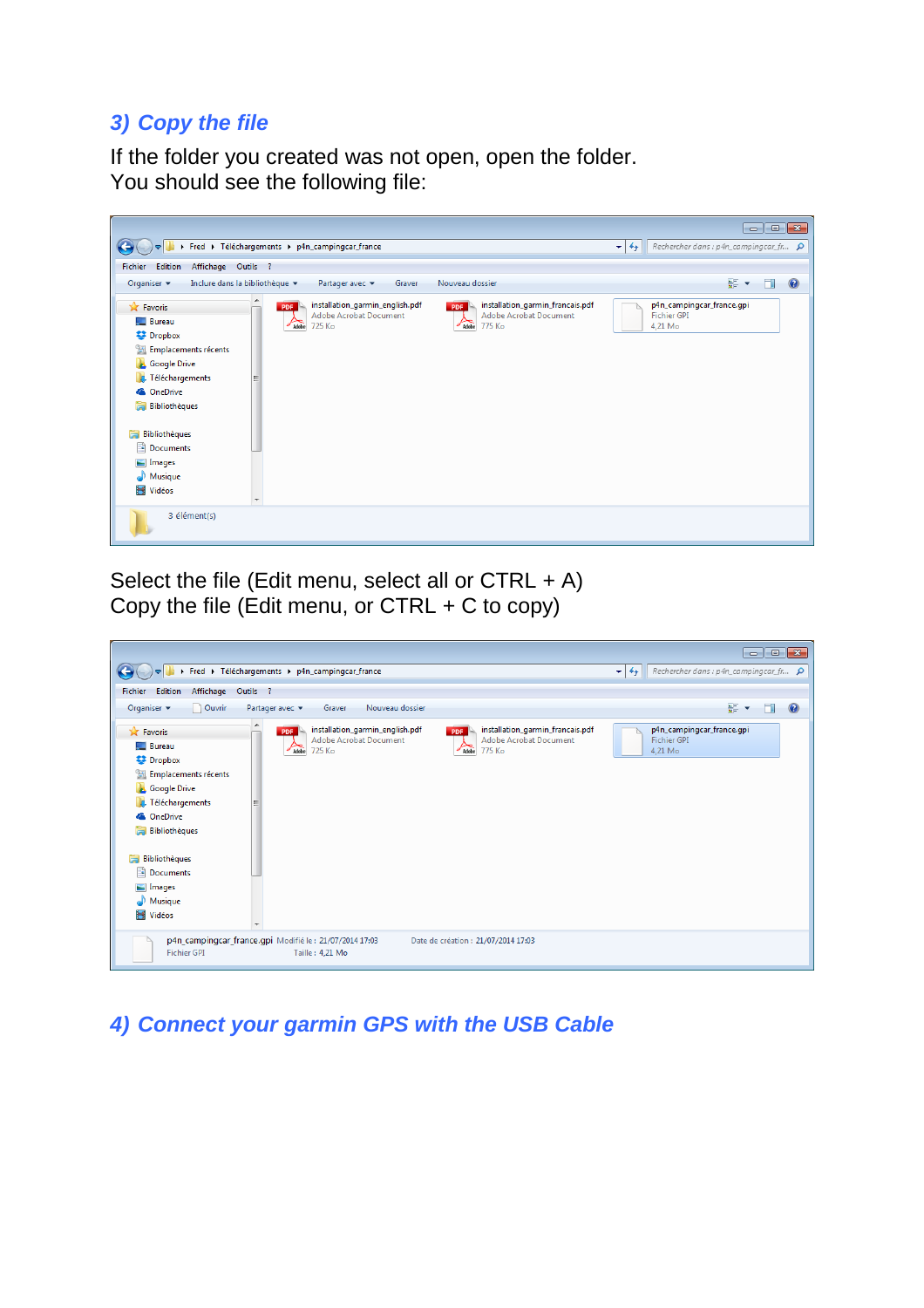

Connect the GPS using the supplied USB cable.

Turn on the GPS, after a while the GPS indicates that it is connected



In the workplace you should see a garmin device (with the blue triangle logo garmin)

| Edition<br><b>Fichier</b>                                                               | Affichage Qutils ?                                                                                                                                                                                                                           |
|-----------------------------------------------------------------------------------------|----------------------------------------------------------------------------------------------------------------------------------------------------------------------------------------------------------------------------------------------|
| Organiser .<br>Propriétés                                                               | a<br>Désinstaller ou modifier un programme > 25 -<br>Propriétés système                                                                                                                                                                      |
| <b>SC</b> Favoris<br><b>Bibliothèques</b><br>- Documents<br>images<br>Musique<br>Widéos | · Disques durs (2)<br>Stockage (D:)<br>Disque local (C:)<br>82.0 Go libres sur 148 Go<br>297 Go libres sur 465 Go<br>> Périphériques utilisant des supports de stockage amovibles (2)<br><sup>D</sup> Emplacement reseau (11)<br>> Autre (1) |
| Drdinateur<br><b>EN Réseau</b>                                                          | · Périphériques amovibles (1)<br>nüvi 2595<br>Apparell mobile                                                                                                                                                                                |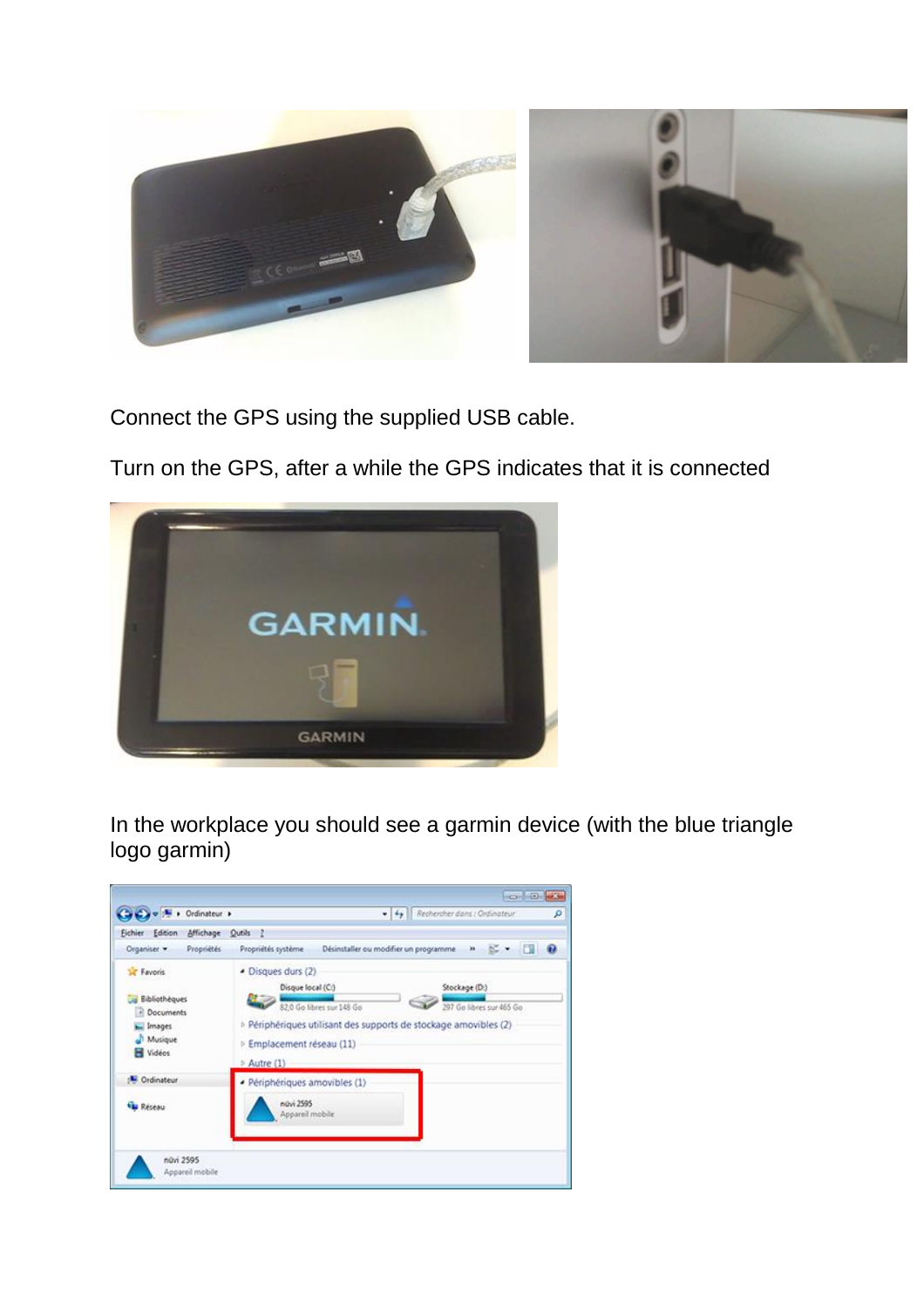Double click the icon to see the subdirectories

|                                                                      | > Ordinateur > nüvi 2595 >                                             | $\blacksquare$<br>Rechercher dans : nüvi 2595<br>م<br>٠<br>** |
|----------------------------------------------------------------------|------------------------------------------------------------------------|---------------------------------------------------------------|
| Edition<br>Fichier                                                   | Affichage<br>Outils ?                                                  |                                                               |
| Organiser $\blacktriangledown$                                       |                                                                        | !                                                             |
| <b>X</b> Favoris                                                     | ▴<br><b>Internal Storage</b><br>$\equiv$<br>2,08 Go libres sur 7,20 Go | Memory Card<br>7,27 Go libres sur 7,27 Go                     |
| Bibliothèques<br><b>General</b><br>E<br>Documents<br>$\equiv$ Images |                                                                        |                                                               |

Select Internal Storage by double clicking



#### Select POI by double clicking

|                                                                                                                                                                                    | ▶ Ordinateur ▶ nüvi 2595 ▶ Internal Storage ▶ POI                                                                                                                                                                                                                                                                                                                                                 | $\mathbf{v}$ $\mathbf{t}$ | $\begin{array}{c c c c c c} \hline \multicolumn{3}{c }{\mathbf{C}} & \multicolumn{3}{c }{\mathbf{S}} & \multicolumn{3}{c }{\mathbf{S}} & \multicolumn{3}{c }{\mathbf{S}} & \multicolumn{3}{c }{\mathbf{S}} & \multicolumn{3}{c }{\mathbf{S}} & \multicolumn{3}{c }{\mathbf{S}} & \multicolumn{3}{c }{\mathbf{S}} & \multicolumn{3}{c }{\mathbf{S}} & \multicolumn{3}{c }{\mathbf{S}} & \multicolumn{3}{c }{\mathbf{S}} & \multicolumn{3}{c }{\mathbf$<br>Rechercher dans : POI | م |
|------------------------------------------------------------------------------------------------------------------------------------------------------------------------------------|---------------------------------------------------------------------------------------------------------------------------------------------------------------------------------------------------------------------------------------------------------------------------------------------------------------------------------------------------------------------------------------------------|---------------------------|--------------------------------------------------------------------------------------------------------------------------------------------------------------------------------------------------------------------------------------------------------------------------------------------------------------------------------------------------------------------------------------------------------------------------------------------------------------------------------|---|
| Edition<br>Affichage Outils ?<br><b>Fichier</b><br>Organiser $\blacktriangleright$                                                                                                 |                                                                                                                                                                                                                                                                                                                                                                                                   |                           | $rac{1}{ u }$ $\rightarrow$                                                                                                                                                                                                                                                                                                                                                                                                                                                    | 0 |
| <b>X</b> Favoris<br><b>Bureau</b><br><b>Dropbox</b><br><b>Emplacements récents</b><br><b>Google Drive</b><br><b>B</b> Téléchargements<br><b>C</b> OneDrive<br><b>Bibliothèques</b> | BeluxCyclopsSample.gpi<br>EasternEuropeCyclopsSample.gpi<br><b>Fichier GPI</b><br><b>Fichier GPI</b><br>88.6 Ko<br>123 Ko<br>Ξ<br>ItalySloveniaCyclopsSample.gpi<br>NetherlandsCyclopsSample.gpi<br><b>Fichier GPI</b><br><b>Fichier GPI</b><br>251 Ko<br>66,5 Ko<br>SpainPortugalCyclopsSample.gpi<br>UKIrelandCyclopsSample.gpi<br><b>Fichier GPI</b><br><b>Fichier GPI</b><br>113 Ko<br>684 Ko |                           | FranceCyclopsSample.gpi<br><b>Fichier GPI</b><br>184 Ko<br>NordicsCyclopsSample.gpi<br><b>Fichier GPI</b><br>122 Ko                                                                                                                                                                                                                                                                                                                                                            |   |
| <b>Bibliothèques</b><br><b>Documents</b><br>8 élément(s)                                                                                                                           |                                                                                                                                                                                                                                                                                                                                                                                                   |                           |                                                                                                                                                                                                                                                                                                                                                                                                                                                                                |   |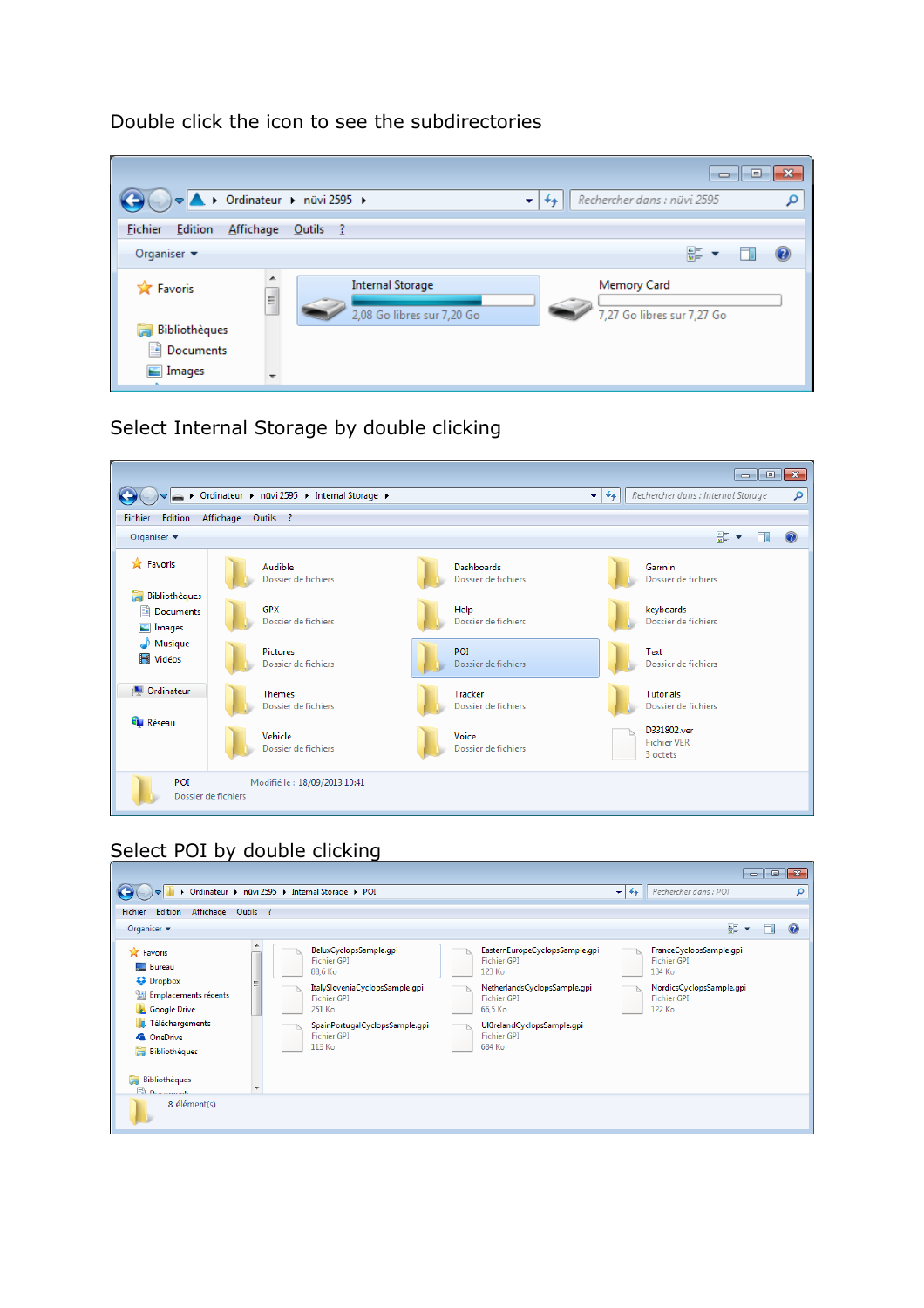It now simply paste in this folder that you copied POI. To make this menu, edit paste or  $CTRL + V$ 

|                                                                                                                                                                                   | > Ordinateur > nüvi 2595 > Internal Storage > POI                                                                                                                                                                                                                                                                                                                                            | $\begin{array}{c c c c c c} \hline \multicolumn{3}{c }{\mathbf{C}} & \multicolumn{3}{c }{\mathbf{S}} & \multicolumn{3}{c }{\mathbf{X}} \\\hline \multicolumn{3}{c }{\mathbf{C}} & \multicolumn{3}{c }{\mathbf{D}} & \multicolumn{3}{c }{\mathbf{S}} & \multicolumn{3}{c }{\mathbf{X}} \\\hline \multicolumn{3}{c }{\mathbf{C}} & \multicolumn{3}{c }{\mathbf{D}} & \multicolumn{3}{c }{\mathbf{S}} & \multicolumn{3}{c }{\mathbf{S}} \\\hline \multicolumn$<br>Rechercher dans : POI<br>۹<br>$\mathbf{v}$ $\mathbf{t}_{\mathbf{f}}$ |  |
|-----------------------------------------------------------------------------------------------------------------------------------------------------------------------------------|----------------------------------------------------------------------------------------------------------------------------------------------------------------------------------------------------------------------------------------------------------------------------------------------------------------------------------------------------------------------------------------------|-------------------------------------------------------------------------------------------------------------------------------------------------------------------------------------------------------------------------------------------------------------------------------------------------------------------------------------------------------------------------------------------------------------------------------------------------------------------------------------------------------------------------------------|--|
| Edition<br>Affichage Outils ?<br>Fichier<br>Organiser v                                                                                                                           |                                                                                                                                                                                                                                                                                                                                                                                              | 읇<br>$\circledR$                                                                                                                                                                                                                                                                                                                                                                                                                                                                                                                    |  |
| <b>X</b> Favoris<br><b>Bureau</b><br>Dropbox<br>Emplacements récents<br><b>Google Drive</b><br><b>J.</b> Téléchargements<br><b>C</b> OneDrive<br><b>Bibliothèques</b>             | BeluxCyclopsSample.gpi<br>EasternEuropeCyclopsSample.gpi<br><b>Fichier GPI</b><br><b>Fichier GPI</b><br>88.6 Ko<br>123 Ko<br>ItalySloveniaCyclopsSample.gpi<br>NetherlandsCyclopsSample.gpi<br><b>Fichier GPI</b><br><b>Fichier GPI</b><br>251 Ko<br>66,5 Ko<br>SpainPortugalCyclopsSample.gpi<br>UKIrelandCyclopsSample.gpi<br><b>Fichier GPI</b><br><b>Fichier GPI</b><br>113 Ko<br>684 Ko | FranceCyclopsSample.gpi<br><b>Fichier GPI</b><br>184 Ko<br>NordicsCyclopsSample.gpi<br><b>Fichier GPI</b><br>122 Ko<br>p4n_campingcar_france.gpi<br><b>Fichier GPI</b><br>4.21 Mo                                                                                                                                                                                                                                                                                                                                                   |  |
| E<br>Bibliothèques<br><b>Decuments</b><br>p4n_campingcar_france.gpi_Modifié le : 21/07/2014 17:37<br>Date de création : 21/07/2014 17:37<br><b>Fichier GPI</b><br>Taille: 4,21 Mo |                                                                                                                                                                                                                                                                                                                                                                                              |                                                                                                                                                                                                                                                                                                                                                                                                                                                                                                                                     |  |

Once the copy operation is complete (it's very fast) turn your Garmin then disconnect the USB cable.

#### *5) Displaying points of interest on your Garmin GPS*

Restart your GPS.

Following the model of your GPS handling display points of interest on your GPS may differ.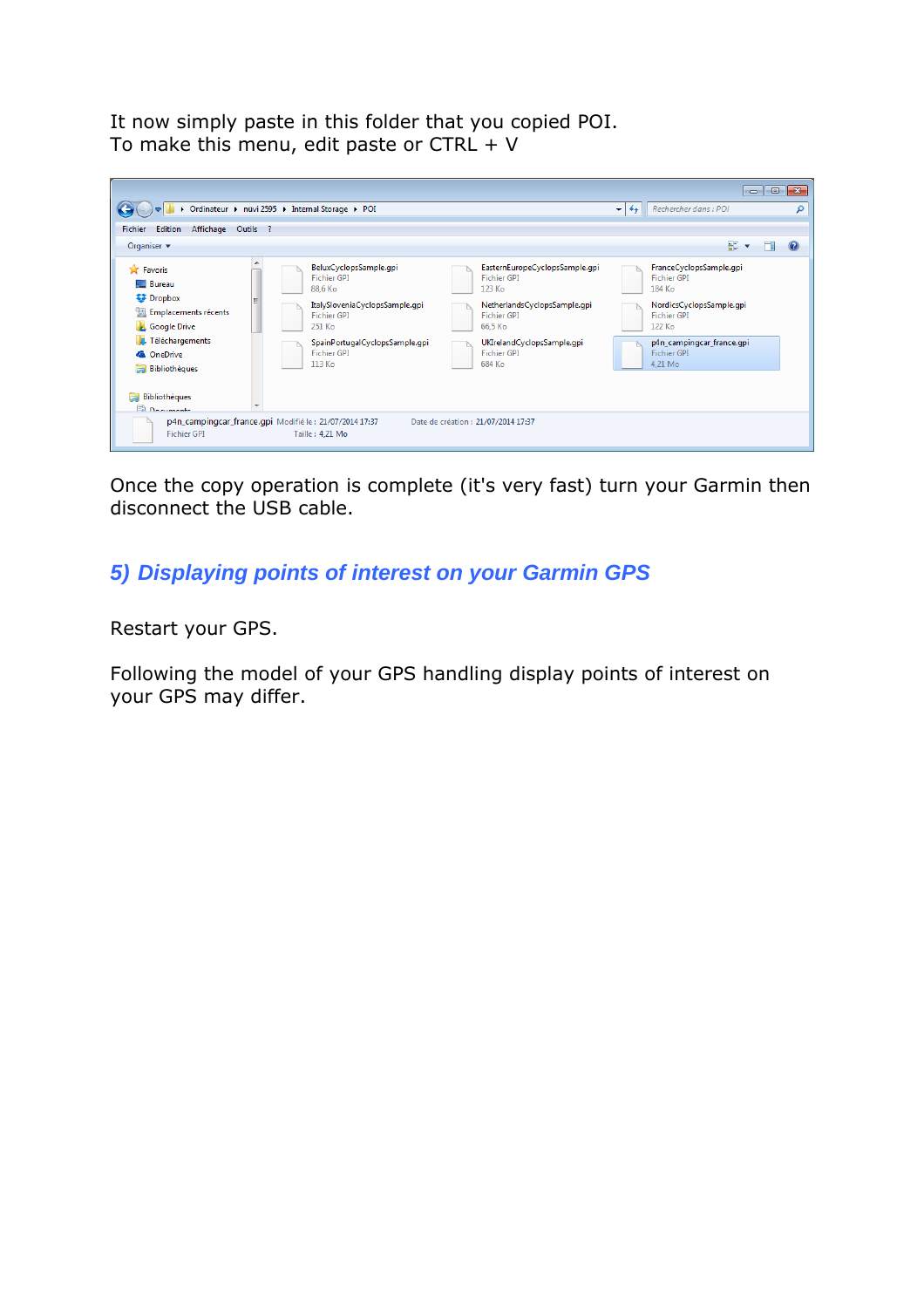Exemple Garmin Nüvi 2595

#### *Method 1*

See POI from the list of POIs

1) Go to **Where to go**?

2) Then go to **Categories**

3) From the list select **Custom Points of Interest**

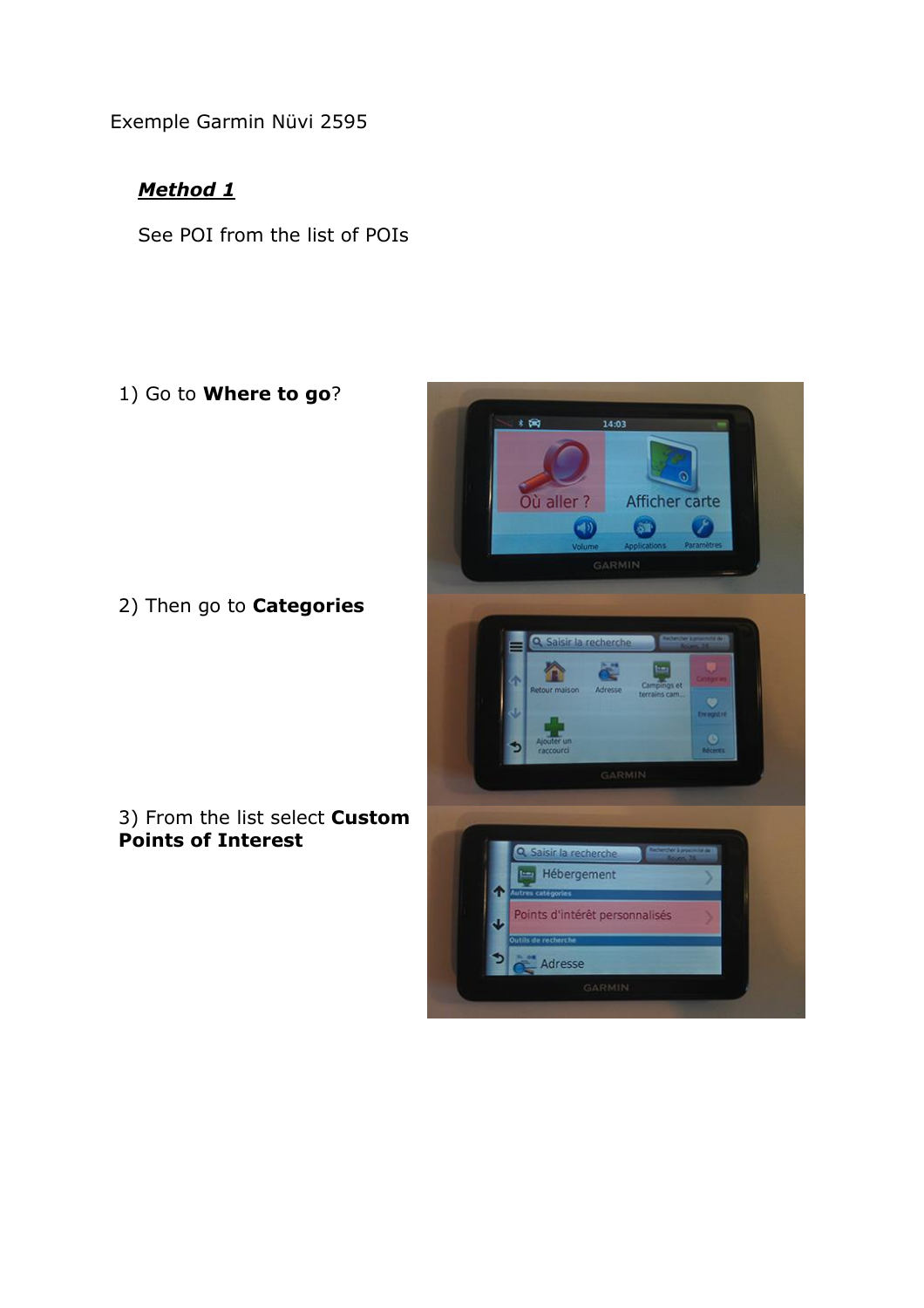4) Then you can see list of park4night's POI.

#### **Traduction :**

| Français           | <b>Anglais</b>   |
|--------------------|------------------|
| accueil à la ferme | Farm area        |
| aire cc privee     | private          |
|                    | motorhome area   |
| aire cc stat       | motorhome area   |
| gratuit            | free             |
| aire cc stat       | area camper fee  |
| payant             |                  |
| Aire de pique-     | picnic area      |
| nique              |                  |
| Aire de services   | area without     |
| seulement          | parking services |
| camping            | camping          |
| parking jour       | park day only    |
| uniquement         |                  |
| parking nuit et    | park day and     |
| jour               | night            |
| aire sur           | hightway area    |
| autouroute         |                  |
| lieu off road      | 4x4 (off road)   |
| pleine nature      | wilderness       |



Tips : Using **« All Categories»** instead of choosing one, all categories will be mixed in the results and order by proximity

5) Once opened type places (by areas free motorhome) we see the list of places sorted by distance.

6) Selecting a line (here the first recording) can display information, set the route or start the GPS to this point.

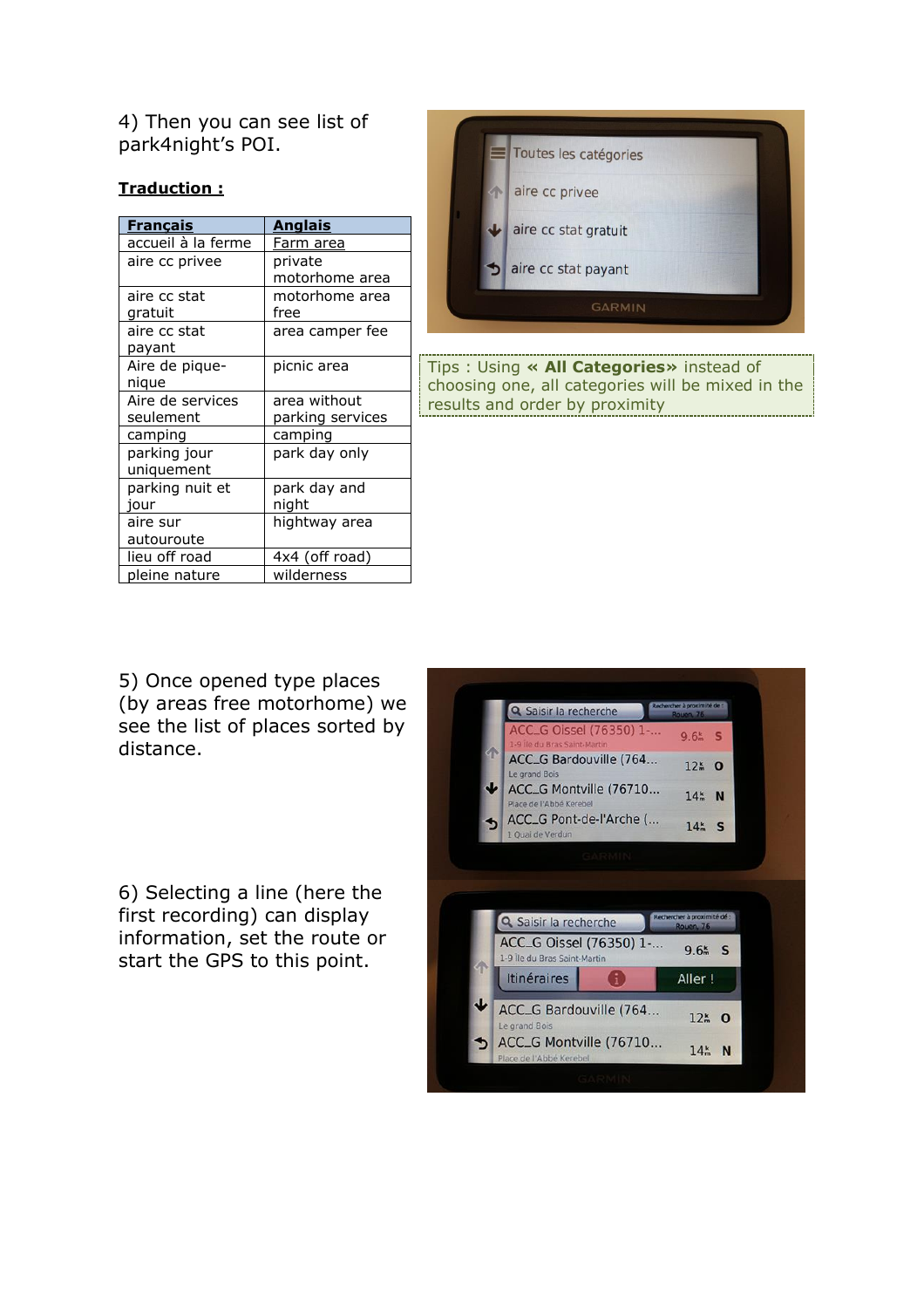7) By clicking on (i) can be accessed by more additional location information.



## *Method 2*

See POI from map

1) Go to **View Map**



2) Once the map is displayed, press the screen.

3) A magnifying glass icon in the upper right appears. Press it.